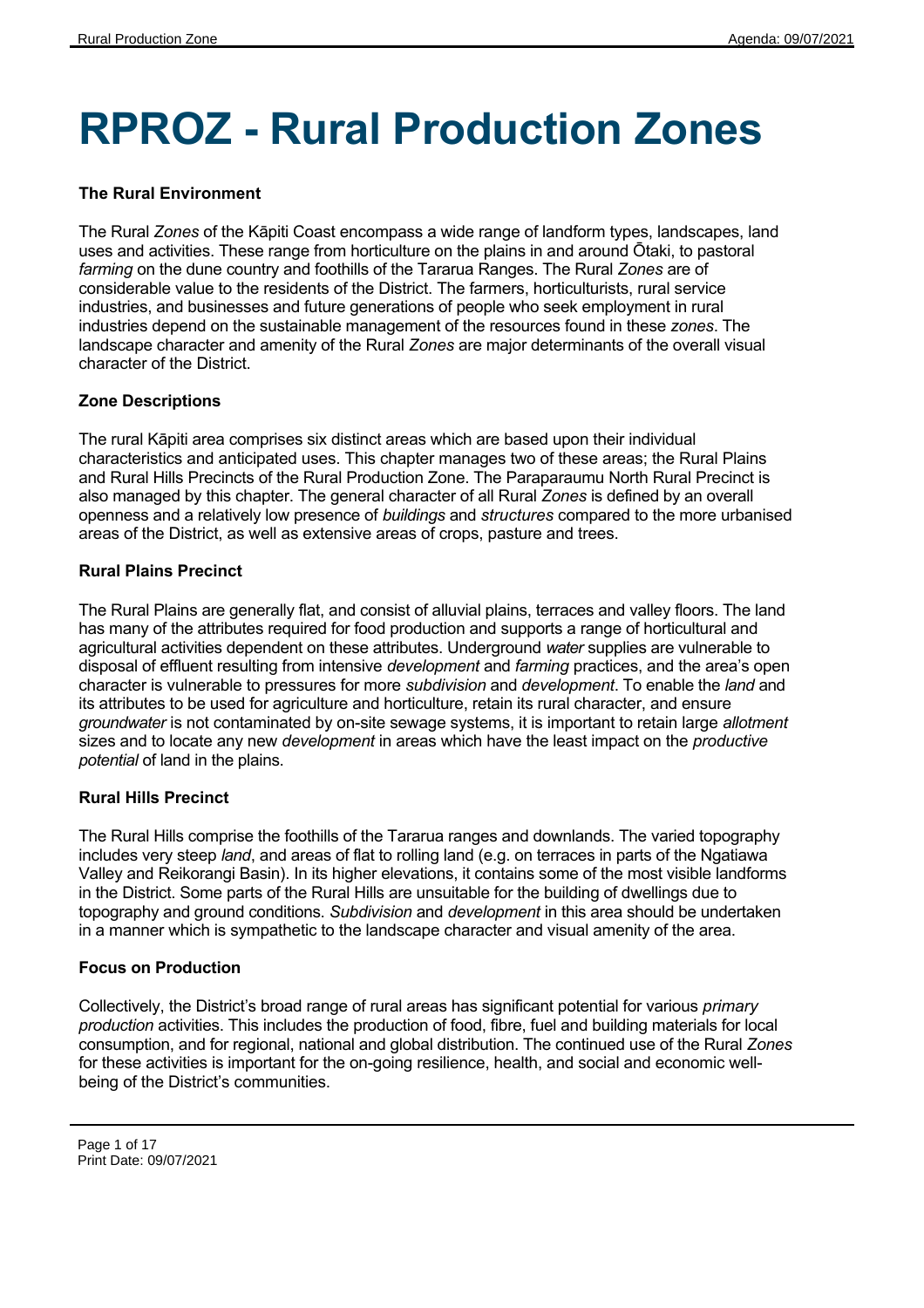The Plan provisions for all Rural Zones reflect the predominance of *primary production* activities. However, the provisions also recognise that these activities must be carried out in a manner that maintains the character and amenity of the rural area and adjoining non-rural *zones*. The Rural *Zone* provisions work in tandem with provisions in other parts of the Plan – for example the Natural Environment Values, Coastal Environment, Hazards and Risks, and Historical and Cultural Values Chapters – to ensure that new rural *subdivision*, *land* use and *development* proceeds in accordance with all relevant Plan Objectives.

The Plan also recognises the unique operational characteristics of some *primary production* activities, such as the harvesting of *plantation forestry* and *extractive industrie*s, and the need to provide for their efficient and on-going operation, whilst avoiding, remedying or mitigating their environmental *effects*.

Provision is also made for new *buildings* on *subject sites* in the Rural *Zones*, including a *residenital unit* and other potential *buildings* where they are *ancillary activities* to either the *residential* or *primary production* activities on the *subject site*. However, the scale and location of these *buildings* and *structures* must be managed to ensure the *productive potential* of the land is not compromised.

# **Rural Character and Amenity**

The amenity and character of the Rural *Zones* has value for the whole District. The Rural *Zones* provide a visual space between urban settlements and supports the part of the District's identity related to the separation of distinct settlements by a more open landscape. The general openness of rural land and the presence of various types of *primary production* activities form part of the valued rural character.

Travel on rural *roads* is an important part of the rural experience for residents and visitors, for all travel modes including walking, cycling and horse riding. Existing patterns of vegetation (such as *shelterbelts*) and areas of *indigenous vegetation* in particular areas are also important for visual integration and coherence in the rural area.

There is a range of features associated with activities in the Rural *Zones* that contributes to the rural character and which can vary across the District.

These features include, but are not limited to:

- significant areas of land in pasture, crops, forestry and/or *indigenous vegetation*;
- the general absence of *structures* other than those related to *primary production* activities and *network utilities*;
- a high ratio of *open space* relative to the built *environment*;
- noises, smells, dust and *effects* associated with the use of rural land for a wide range of agricultural, horticultural, forestry and *extractive industries*;
- low population densities relative to urban areas; and
- houses and *buildings* of a variety of scales, forms and building

# **Reverse Sensitivity**

The Rural *Zones* are a productive *environment* and therefore many *farming* and *primary production* activities which are anticipated in the Rural *Zones* are noisy, smelly or dusty at times. The time of day and year that *primary production* activities and *farming* activities occur can conflict with the expectations of rural residents to enjoy 'peace and quiet'. When planning new *development* the amenity of both existing residents and requirements of *primary production* activities must be considered. Privacy, shelter, access to *open space*, rural amenity and security need to be thought about to ensure the quality of lifestyle consistent with a working rural *environment* is sustained for existing residents.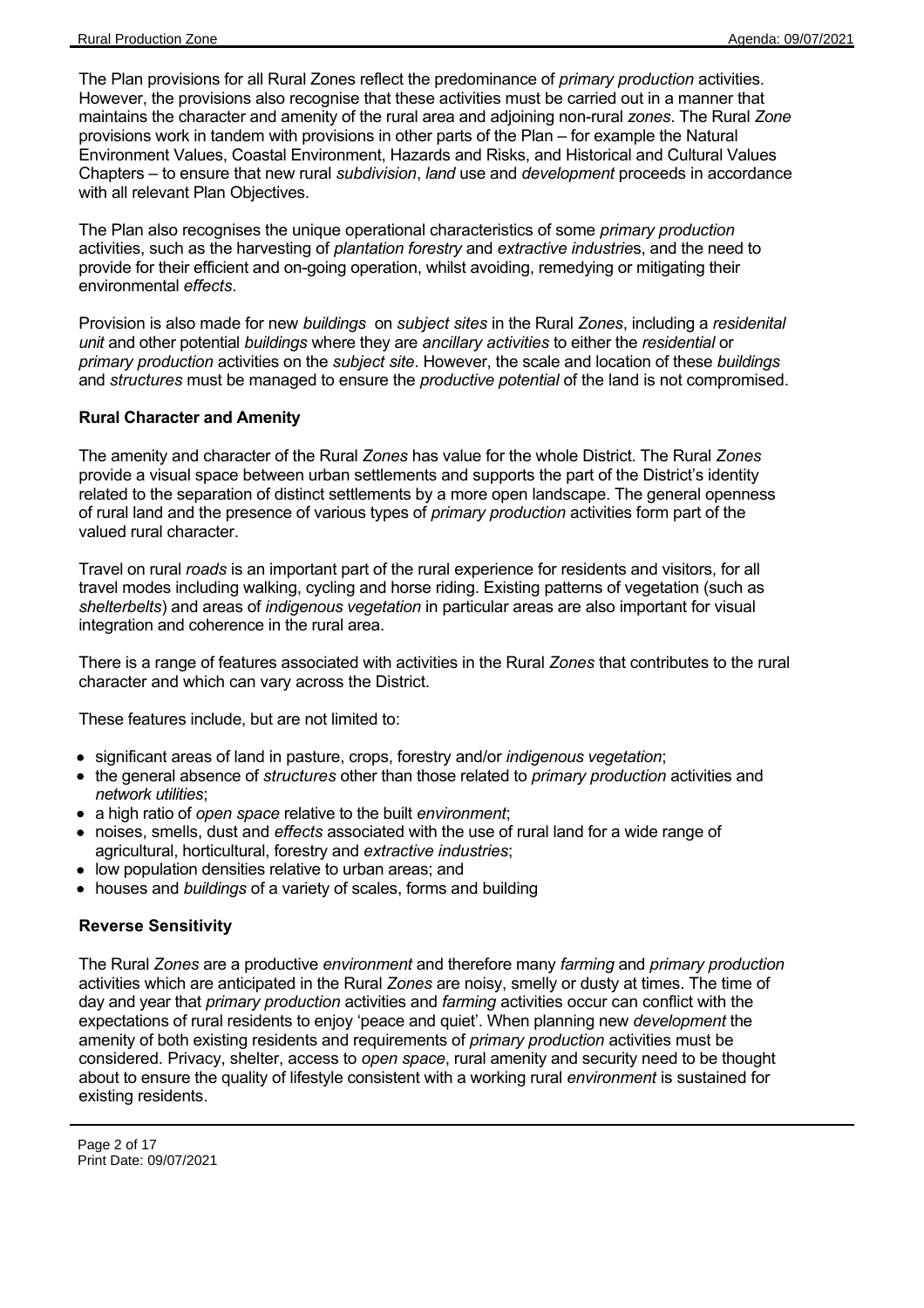*Reverse sensitivity* is recognised as an issue under the effects-based planning regime of the *RMA* and needs to be considered. The rural area is particularly prone to *reverse sensitivity effects*. Many *primary production* activities such as *quarrying activities*, horticultural activities (e.g. spraying and bird scaring devices), *state highways* and other lawfully established activities are located in rural areas. Future residents of the rural area who will fill the vacant sections have the potential to create an increased risk of *reverse sensitivity* problems. *Reverse sensitivity* has the potential to compromise productive land uses, such as *farming* and *quarrying activities* that legitimately exist in the Rural *Zones*.

The District Plan provides policies and rules to address *reverse sensitivity* issues for future *subdivision* and *development*, and zoning to direct residential areas, away from incompatible activities. The layout, design and density of *subdivision* is restricted to ensure that it is appropriate to the *zone* where it is located.

# **Strategic Context**

The Primary Objectives that this chapter implements are:

- DO-O1 Tāngata Whenua;
- DO-O3 Development Management;
- DO-O4 Coastal Environment;
- DO-O6 Rural Productivity;
- DO-O8 Strong Communities;
- DO-O11 Character and Amenity Values;
- DO-O12 Housing Choice and Affordability:
- DO-O13 Infrastructure;
- DO-O14 Access and Transport;
- DO-O15 Economic Vitality; and
- DO-O17 Open Spaces / Active Communities.

# **DO-O1** Tāngata Whenua

To work in partnership with the *tangata whenua* of the District in order to maintain *kaitiakitanga* of the District's resources and ensure that decisions affecting the natural *environment* in the District are made in accordance with the principles of Te Tiriti o Waitangi (Treaty of Waitangi).

# **DO-O3** Development Management

To maintain a consolidated urban form within existing urban areas and a limited number of identified growth areas which can be efficiently serviced and integrated with existing townships, delivering:

- 1. urban areas which maximise the efficient end use of energy and integration with infrastructure;
- 2. a variety of living and working areas in a manner which reinforces the function and vitality of centres;
- 3. resilient communities where development does not result in an increase in risk to life or severity of damage to property from natural hazard events;
- 4. higher residential densities in locations that are close to centres and public open spaces, with good access to public transport;
- 5. management of development in areas of special character or amenity so as to maintain, and where practicable, enhance those special values;
- 6. sustainable natural processes including freshwater systems, areas characterised by the productive potential of the land, ecological integrity, identified landscapes and features, and other places of significant natural amenity;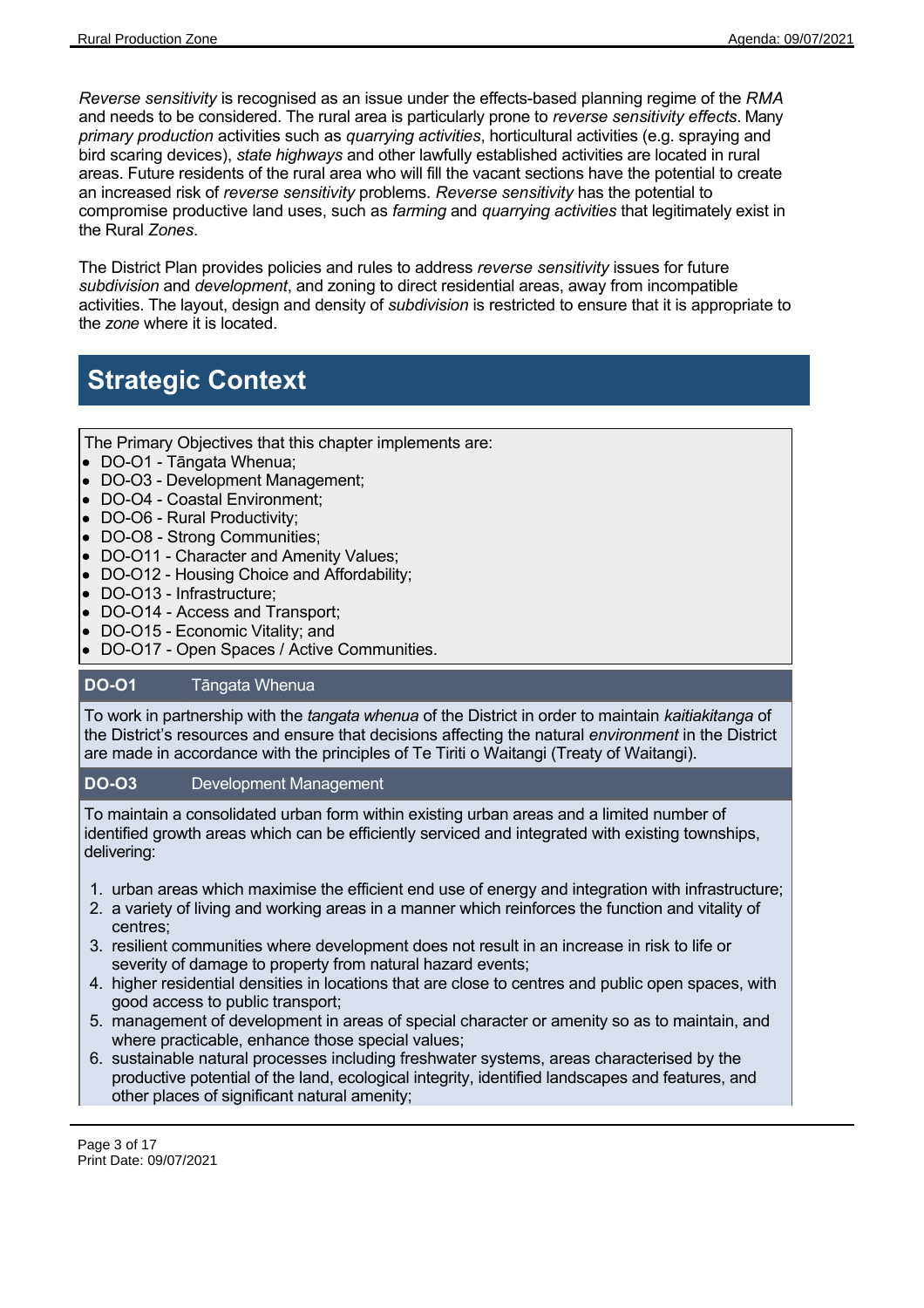- 7. an adequate supply of housing and areas for business/employment to meet the needs of the District's anticipated population which is provided at a rate and in a manner that can be sustained within the finite carrying capacity of the District; and
- 8. management of the location and effects of potentially incompatible land uses including any interface between such uses.

#### **DO-O4** Coastal Environment

To have a coastal environment where:

- 1. areas of outstanding natural character and high natural character, outstanding natural features and landscapes, areas of significant indigenous vegetation and significant habitats of indigenous fauna are identified and protected;
- 2. areas of outstanding natural character and high natural character are restored where degraded;
- 3. the effects of inappropriate subdivision, use and development are avoided, remedied, or mitigated;
- 4. public access to and along the coast to facilitate active and passive recreational use is maintained and enhanced while managing inappropriate vehicle access; and
- 5. Inappropriate development does not result in further loss of coastal dunes in the area mapped as the coastal environment.

# **DO-O6** Rural Productivity

To sustain the *productive potential* of land in the District, including:

- 1. retaining land which is suitable for a range of *primary production activities*;
- 2. achieving added economic and social value derived from *primary production activities* through *ancillary* on-site processing and marketing;
- 3. enabling activities that utilise the *productive potential* of the land in the rural environment;
- 4. reducing conflict between land uses in the rural environment and adjoining areas; and
- 5. avoiding, remedying or mitigating adverse *effect*s on the efficient operation of existing *primary production activities* from *sensitive activities* establishing on adjoining *subject sites*;

while safeguarding the life-supporting capacity of air, water, soil, and ecosystems by avoiding, remedying or mitigating adverse *effect*s on the *environment*.

#### **DO-O8** Strong Communities

To support a cohesive and inclusive community where people:

- 1. have easy access and connectivity to quality and attractive public places and local social and community services and facilities;
- 2. have increased access to locally produced food, energy and other products and resources;
- 3. have improved health outcomes through opportunities for active living or access to health services; and
- 4. have a strong sense of safety and security in public and private spaces.

# **DO-O11** Character and Amenity Values

To maintain and enhance the unique character and amenity values of the District's distinct communities so that residents and visitors enjoy:

- 1. relaxed, unique and distinct village identities and predominantly low-density residential areas characterised by the presence of mature vegetation, a variety of built forms, the retention of landforms and unique community identities;
- 2. vibrant, lively *town centres* supported by higher density residential and mixed use areas;
- 3. neighbourhood *centres*, village communities and employment areas characterised by high levels of amenity, accessibility and convenience;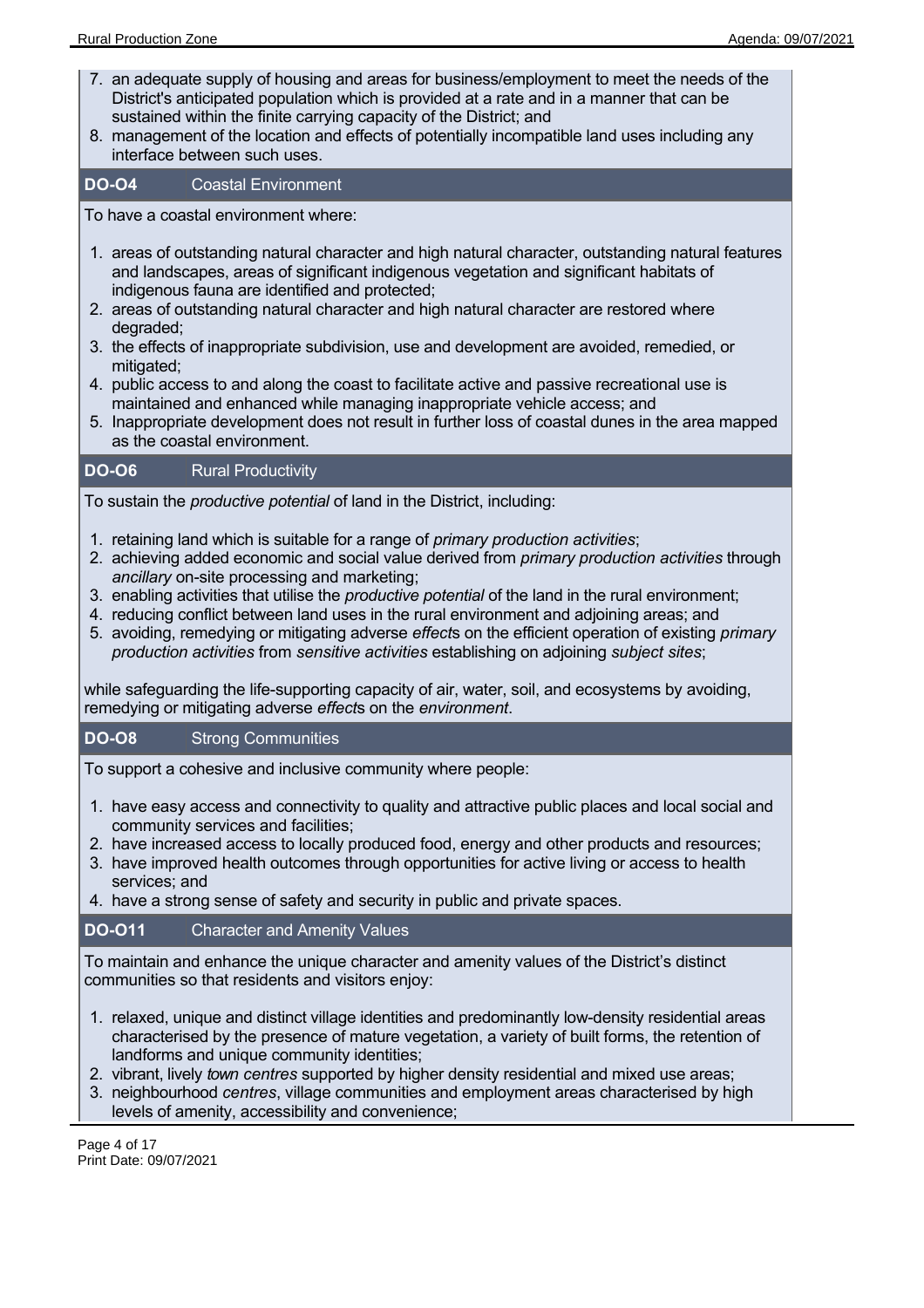- 4. productive rural areas, characterised by openness, natural landforms, areas and corridors of *indigenous vegetation*, and *primary production activities*; and
- 5. well managed interfaces between different types of land use areas (e.g. between living, working and rural areas and between potentially conflicting land uses, so as to minimise adverse *effect*s.

# **DO-O12** Housing Choice and Affordability

To meet diverse community needs by increasing the amount of housing that:

- 1. is of densities, locations, types, attributes, size and tenure that meets the social and economic wellbeing needs of households in suitable urban and rural locations;
- 2. is affordable and adequate for lower income households; and
- 3. can respond to the changing needs of residents, regardless of age, mobility, health or lifestyle preference;

while enhancing the amenity of living environments and contributing to the sustainability of communities and compatibility with the goals of environmental sustainability, in particular resource, water and energy efficiency.

#### **DO-O13** Infrastructure

To recognise the importance and national, regional and local benefits of *infrastructure* and ensure the efficient *development*, maintenance and operation of an adequate level of social and physical *infrastructure* and services throughout the District that:

- 1. meets the needs of the community and the region; and
- 2. builds stronger community resilience, while avoiding, remedying or mitigating adverse *effects* on the *environment*.

#### **DO-O14** Access and Transport

To ensure that the transport system in the District:

- 1. integrates with land use and urban form and maximises accessibility;
- 2. improves the efficiency of travel and maximises mode choice to enable people to act sustainably as well as improving the resilience and health of communities;
- 3. contributes to a strong economy;
- 4. avoids, remedies or mitigates adverse *effect*s on land uses;
- 5. does not have its function and operation unreasonably compromised by other activities;
- 6. is safe, fit for purpose, cost effective and provides good connectivity for all communities; and
- 7. provides for the integrated movement of people, goods and services.

# **DO-O15** Economic Vitality

To promote sustainable and on-going economic development of the local economy, including the rural sector, with improved number and quality of jobs and investment through:

1.

- a. encouraging *business activities* in appropriate locations within the District, principally through differentiating and managing various types of *business activities* both on the basis of the activity, and the potential local and strategic *effect*s of their operation;
- b. reinforcing a compact, well designed and sustainable regional form supported by an integrated *transport network*;
- c. enabling opportunities to make the economy more resilient and diverse;
- d. providing opportunities for the growth of a low carbon economy, including clean technology;
- e. minimising *reverse sensitivity effect*s on *business activities*, including *primary production activities* ; and

Page 5 of 17 Print Date: 09/07/2021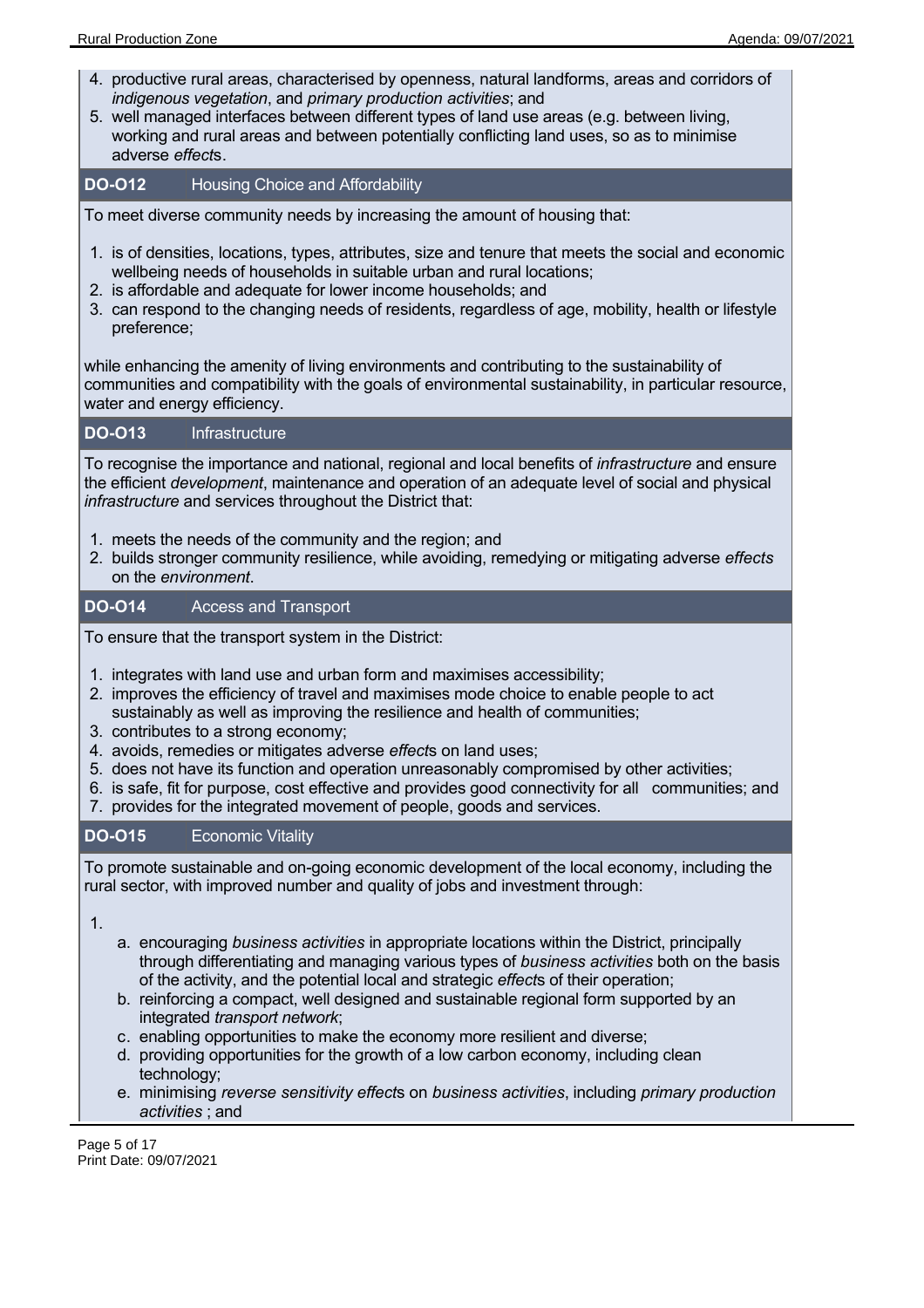f. enhancing the amenity of *Working Zones*;

### while:

- 2.
- a. ensuring that economic growth and development is able to be efficiently serviced by *infrastructure*;
- b. encouraging commercial consolidation and the co-location of community services and facilities primarily within the *Paraparaumu Sub-Regional Centre* and *Town Centres*; and
- c. managing contamination, pollution, odour, noise and glare, associated with *business activities,* including *primary production activities*.

# **DO-O17** Open Spaces / Active Communities

To have a rich and diverse network of *open space* areas that:

- 1. is developed, used and maintained in a manner that does not give rise to significant adverse *effect*s on the natural and physical *environment*;
- 2. protects the District's cultural, ecological and *amenity values*, while allowing for the enhancement of the quality of *open space* areas;
- 3. supports the identity, health, cohesion and resilience of the District's communities; and
- 4. ensures that the present and future recreational and *open space* needs of the District are met.

Provisions in other chapters of the Plan may also be relevant.

# **Policies**

**RPROZ-P1** *Primary Production*

*Primary production* activities will be provided for as the principal use in the District's Rural *Zone*s where adverse *effect*s on the *environment* are avoided, remedied or mitigated and the lifesupporting capacity of air, *water,* soil and ecosystems is safeguarded.

**RPROZ-P2** Rural Character

*Subdivision,* use and *development* in the Rural *Zones* will be undertaken in a manner that maintains or enhances the District's rural character, including:

- 1. the general sense of openness;
- 2. natural landforms;
- 3. overall low density of *development*; and
- 4. the predominance of *primary production* activities.

**RPROZ-P3** | Planting and Harvesting of Plantation Forestry

Provide for planting and harvesting of *plantation forestry* in the Rural *Zones* where it is carried out in a manner that avoids, remedies or mitigates adverse *effects* on the *environment.*

**RPROZ-P4**  Intensive Farming

Manage the design and location of *intensive farming* to avoid, remedy or mitigate adverse *noise*, odour, traffic, visual character, amenity and *nuisance effects,* including cumulative *effects*, and avoid adverse effects on Water Collection Areas.

**RPROZ-P5** | Management of Conflicting Uses

Manage the interface between activities on adjoining *sites* in the Rural Zones in order to avoid, remedy or mitigate adverse *effects* on *amenity values* and on the effective and efficient operation of rural activities.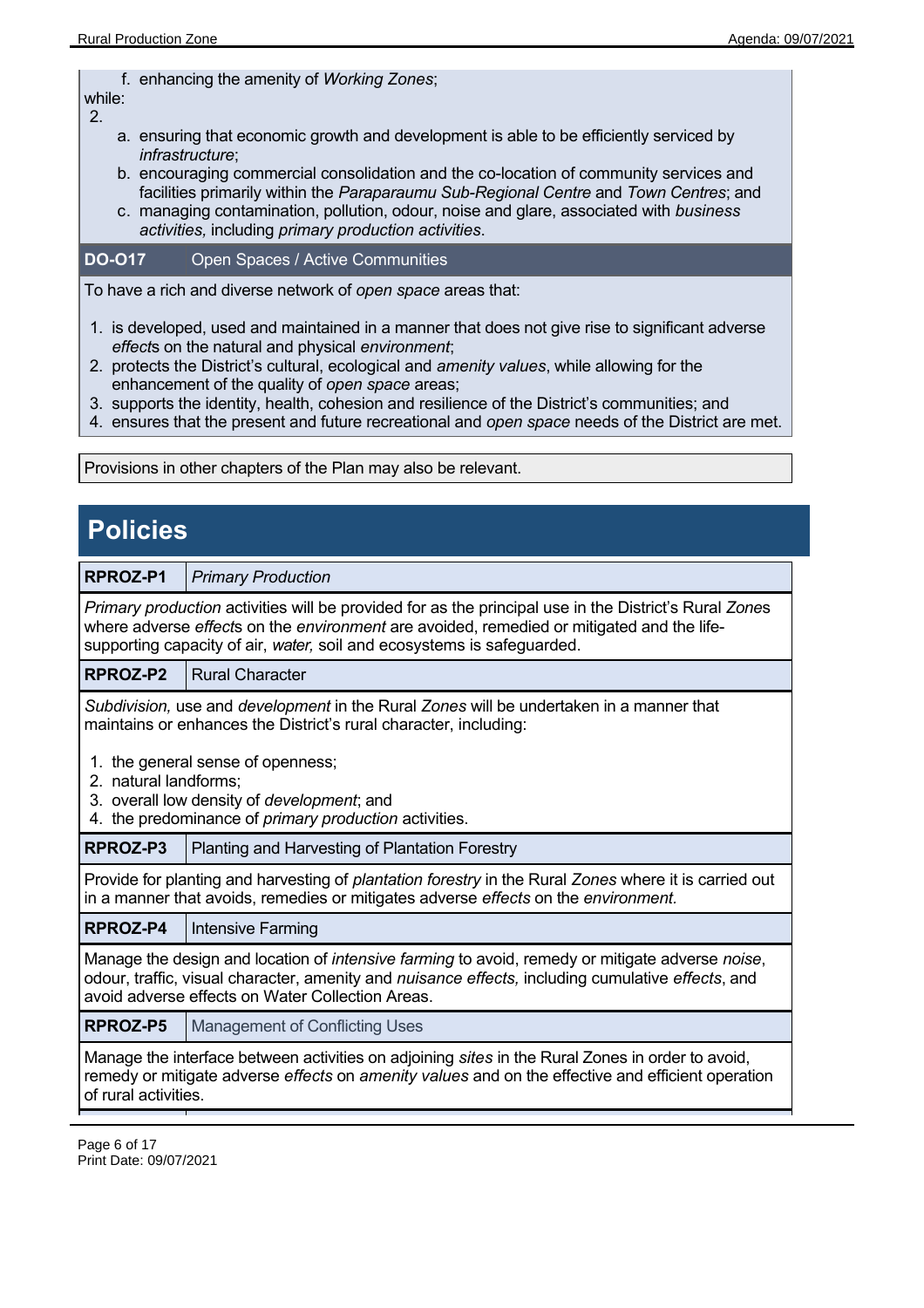| RPROZ-P6                                                                                                                                                                                                                                                                                                                                                                                                                                                                                                                                                                                                               | <b>Sensitive Activities</b>                                                                                                                                            |  |  |
|------------------------------------------------------------------------------------------------------------------------------------------------------------------------------------------------------------------------------------------------------------------------------------------------------------------------------------------------------------------------------------------------------------------------------------------------------------------------------------------------------------------------------------------------------------------------------------------------------------------------|------------------------------------------------------------------------------------------------------------------------------------------------------------------------|--|--|
| Ensure that new sensitive activities establishing in the Rural Zones are designed and located to<br>avoid, remedy or mitigate potential reverse sensitivity effects on primary production activities, and<br>other lawfully established activities.                                                                                                                                                                                                                                                                                                                                                                    |                                                                                                                                                                        |  |  |
| RPROZ-P7                                                                                                                                                                                                                                                                                                                                                                                                                                                                                                                                                                                                               | <b>Growth Management</b>                                                                                                                                               |  |  |
| Avoid the use of land in the Rural Production Zone for urban development or rural lifestyle<br>development where such a proposal would:<br>1. compromise the use and <i>productive potential</i> of land for <i>primary production</i> activities;<br>2. compromise the District's ability to maintain a consolidated urban form in existing urban areas;<br>3. compromise the distinctiveness of existing settlements or reduce rural character values<br>between and around settlements;<br>4. adversely affect the vitality of the District's Centre Zones;<br>5. make inefficient use of the transport network; or |                                                                                                                                                                        |  |  |
|                                                                                                                                                                                                                                                                                                                                                                                                                                                                                                                                                                                                                        | 6. increase pressure for public services and infrastructure (including transport and community<br>infrastructure) beyond existing capacity.                            |  |  |
| RPROZ-P8                                                                                                                                                                                                                                                                                                                                                                                                                                                                                                                                                                                                               | Adding Value to Primary Production: On-site Processing and Retailing                                                                                                   |  |  |
| The ability to add value to <i>primary production</i> activities in the Rural Zones through ancillary on-site<br>processing and retailing – including roadside stalls – will be provided for in a manner which avoids,<br>remedies or mitigates adverse effects on the safety and efficiency of the transport network and on<br>amenity values of the Rural Zones.                                                                                                                                                                                                                                                     |                                                                                                                                                                        |  |  |
|                                                                                                                                                                                                                                                                                                                                                                                                                                                                                                                                                                                                                        | In determining whether or not the scale of effects from the ancillary on-site processing and<br>retailing activity is appropriate, particular regard must be given to: |  |  |
| 1. the effects generated by the activity on the safety and efficiency of the transport network;<br>2. the effects generated by the proposed activity on landscape character and rural values of the<br>surrounding environment;<br>3. the appropriateness – in the design and total provision – of proposed access and <i>carparking</i> ;<br>and                                                                                                                                                                                                                                                                      |                                                                                                                                                                        |  |  |
|                                                                                                                                                                                                                                                                                                                                                                                                                                                                                                                                                                                                                        | 4. the extent to which any proposed screening and landscaping successfully mitigates potential<br>visual impacts of the activity.                                      |  |  |
| RPROZ-P9                                                                                                                                                                                                                                                                                                                                                                                                                                                                                                                                                                                                               | Residential Units and Buildings (excluding minor buildings)                                                                                                            |  |  |
| New residential units (excluding visitor accommodation which is not temporary residential rental<br>accommodation) and other buildings (excluding minor buildings) in all the Rural Zones will be<br>provided in a manner which avoids, remedies or mitigates adverse environmental effects<br>(including cumulative effects) on the productive potential and landscape character of the rural<br>area, including:                                                                                                                                                                                                     |                                                                                                                                                                        |  |  |
| 1. limiting the number of residential units and minor residential units to one of each per subject<br>site, except where Development Incentive Guidelines are complied with;<br>2. managing the location and scale of buildings (excluding minor buildings); and<br>3. recognising the operational requirements for buildings (excluding minor buildings) that are<br>ancillary to primary production activities.                                                                                                                                                                                                      |                                                                                                                                                                        |  |  |
| RPROZ-P10                                                                                                                                                                                                                                                                                                                                                                                                                                                                                                                                                                                                              | <b>Rural Plains Precinct</b>                                                                                                                                           |  |  |
| which:                                                                                                                                                                                                                                                                                                                                                                                                                                                                                                                                                                                                                 | Subdivision, use and development in the Rural Plains Precinct will be undertaken in a manner                                                                           |  |  |
| 1. supports the <i>primary production</i> activity focus of the Rural Zones while protecting the<br>openness and expansive character values of the Rural Plains Precinct;                                                                                                                                                                                                                                                                                                                                                                                                                                              |                                                                                                                                                                        |  |  |

 $\mathbf{I}$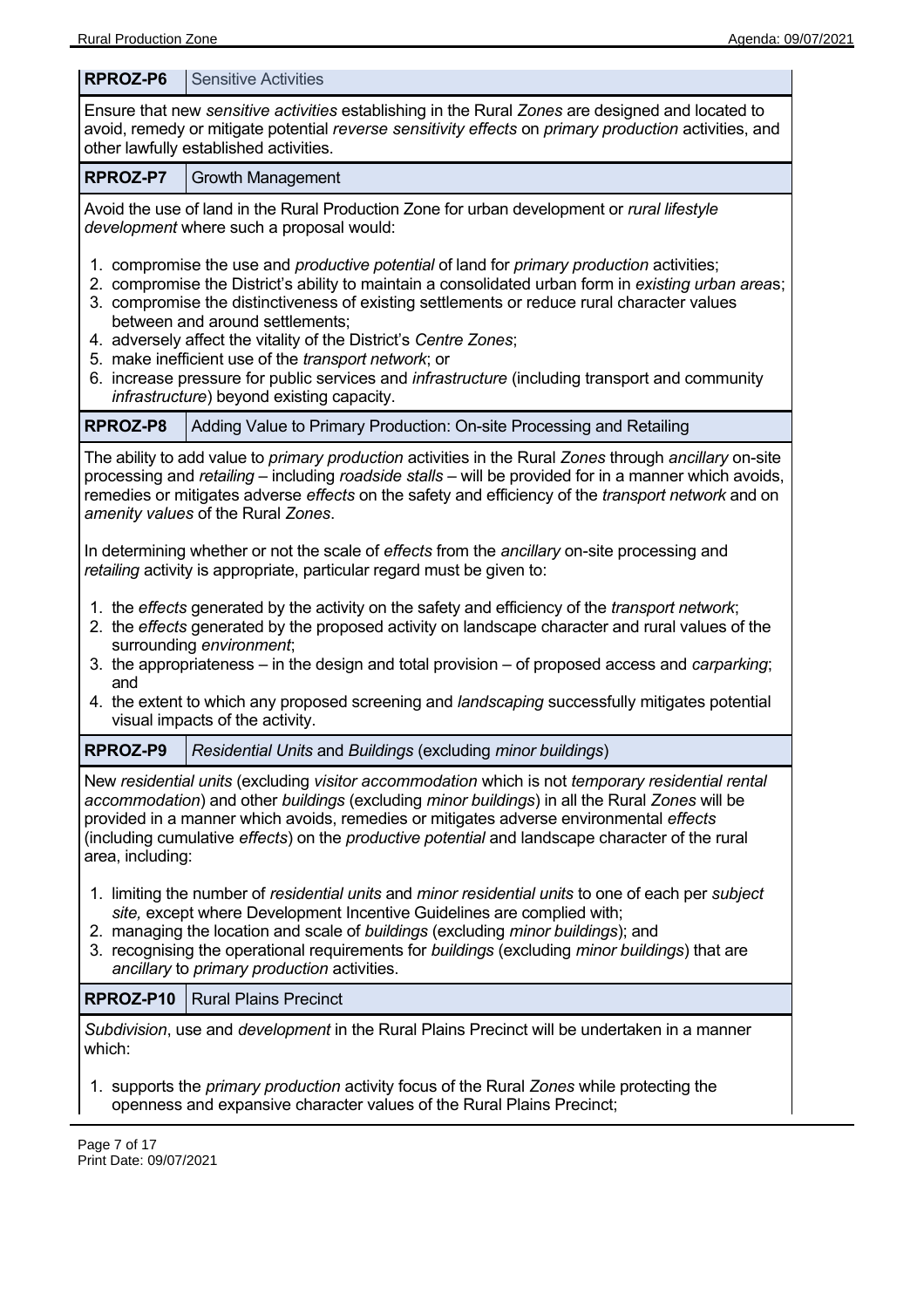- 2. avoids loss of the life sustaining and *productive potential* of the *land* resource;
- 3. allows for *clustered development* in appropriate areas;
- 4. retains an overall low density, vegetated character and minimal level of non-rural activity;
- 5. provides *subject sites* which are capable of accommodating a *primary residential building* which is not at *risk* from identified *natural hazards*; and
- 6. provides for buildings *ancillary* to *primary production* activities.

#### **RPROZ-P11**  Rural Hills Precinct

*Subdivision*, use and *development* in the Rural Hills Precinct will be undertaken in a manner which:

- 1. supports the *primary production* activity focus of the Rural *Zones;*
- 2. retains low overall *allotment* density, and avoids, remedies or mitigates potential adverse *effects* arising from any proposed *subdivision* of *land*; and
- 3. provides *subject sites* which are capable of accommodating a *primary residential building* which is not subject or likely to be subject to identified *natural hazards.*

**RPROZ-P12**  Paraparaumu North Rural Precinct

*Subdivision*, use and *development* in the Paraparaumu North Rural Precinct will be undertaken in a manner and at a rate that:

- 1. reinforces the Precinct's:
	- a. primary function as a gateway to Paraparaumu with a focus on the protection of *ecological site*s and maintenance or enhancement of *special amenity landscape* values; and
	- b. allows a transitional rural density whereby natural bush and *wetlands* provide separation;
- 2. maintains or enhances:
	- a. the safe, efficient function of the strategic transport network;
	- b. the natural and surrounding rural character and amenity values of the area; and
- 3. minimises adverse *effects* on *outstanding natural features* and *landscape*s which form a backdrop to this Precinct.

#### **RPROZ-P13**  Tourism

Enable tourism activities that complement *primary production* activities in the Rural *Zones* and contribute to the vitality and resilience of the District's economy, while avoiding, remedying or mitigating adverse *effects* on the *environment.*

# **Rules**

| RPROZ-R1              | Any activity which is not otherwise specified as a Permitted, Controlled, Restricted<br>Discretionary, Discretionary or Non-Complying-activity in this chapter. |
|-----------------------|-----------------------------------------------------------------------------------------------------------------------------------------------------------------|
| Permitted<br>Activity | <b>Standards</b><br>1. The activity complies with all permitted activity standards in this chapter.                                                             |
| RPROZ-R2              | Pastoral and arable farming, shelterbelts, outdoor (extensive) pig farming,<br>horticulture, viticulture and orchards.                                          |
| Permitted<br>Activity | <b>Standards</b>                                                                                                                                                |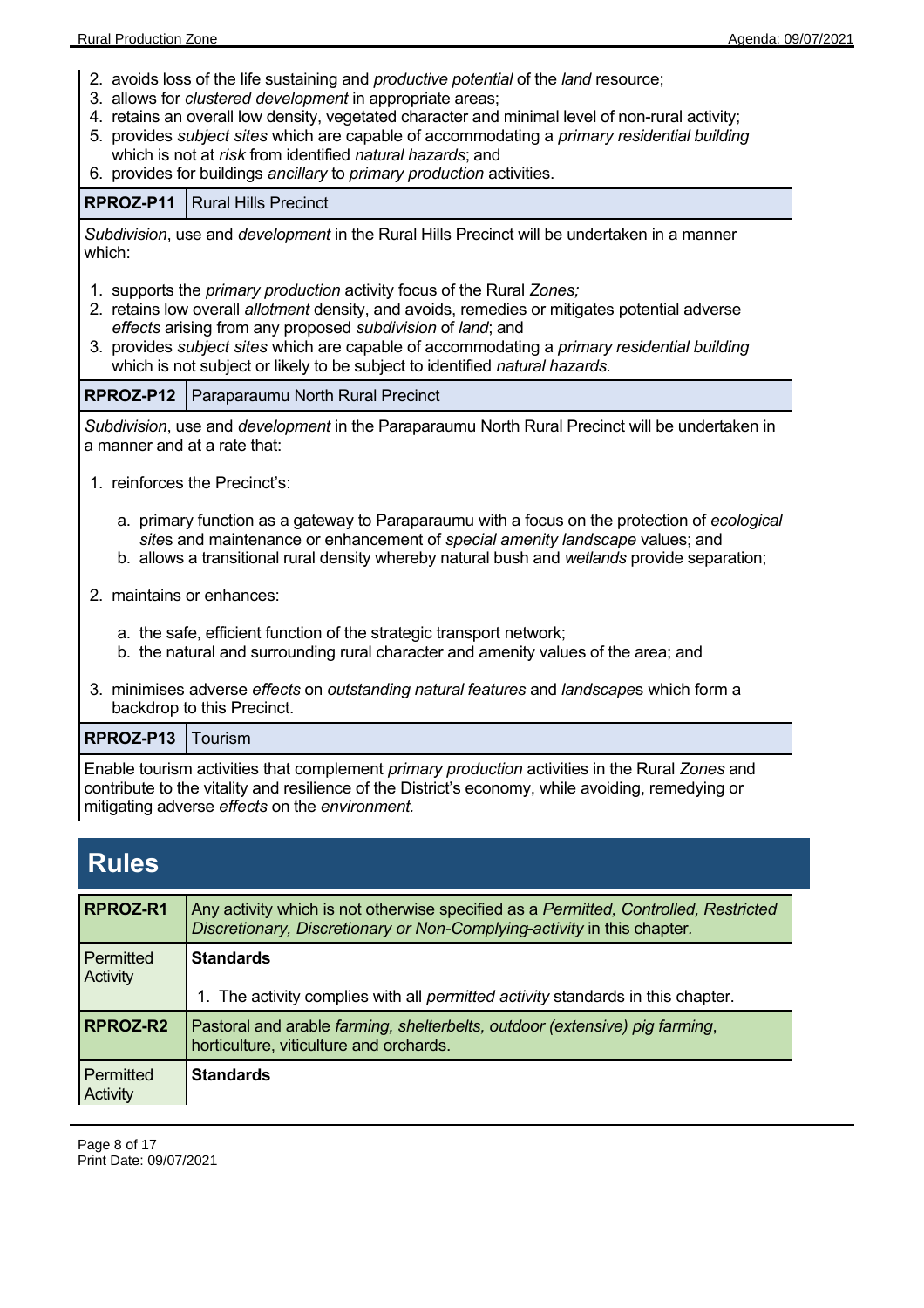|                              | 1. Shelterbelt vegetation which will grow to a height of more than 6 metres must<br>not be planted:                                                                                                                                                                                                                                                                                              |
|------------------------------|--------------------------------------------------------------------------------------------------------------------------------------------------------------------------------------------------------------------------------------------------------------------------------------------------------------------------------------------------------------------------------------------------|
|                              | a. within 10 metres of any waterbody whose bed has an average width of 3<br>metres or more;                                                                                                                                                                                                                                                                                                      |
|                              | b. within 30 metres of a lawfully established primary residential building on an<br>adjoining site under separate ownership;                                                                                                                                                                                                                                                                     |
|                              | c. within 10 metres of any legal boundary of any allotment held under a<br>separate Record of Title except where land within an adjoining property in<br>close proximity to the legal boundary of the allotment is in the same<br>ownership; or<br>d. within 10 metres of any road boundary.                                                                                                     |
|                              | Note: See the Natural Environment, Coastal Environment and Historic and Cultural<br>Values chapters for additional rules and standards applying to the planting of<br>shelterbelts or plantation forestry within ecological sites, outstanding natural<br>features and landscapes, geological features or historic heritage features.                                                            |
| RPROZ-R3                     | Buildings and <i>structures</i> except in the Paraparaumu North Rural Precinct:                                                                                                                                                                                                                                                                                                                  |
|                              | a. including habitable buildings and accessory buildings on any allotment.                                                                                                                                                                                                                                                                                                                       |
|                              | Qualifying criteria, and measurement criteria apply to some activities under this<br>rule.                                                                                                                                                                                                                                                                                                       |
| Permitted<br><b>Activity</b> | <b>Standards</b>                                                                                                                                                                                                                                                                                                                                                                                 |
|                              | 1. The maximum number of residential buildings on any subject site shall be one<br>residential unit (excluding visitor accommodation which is not temporary<br>residential rental accommodation) and one minor residential unit (except on<br>Kāpiti Island and the outer islands which have specific requirements). The<br>maximum total floor area for a sleep out shall be 30m <sup>2</sup> . |
|                              | <b>Qualifying Criteria:</b>                                                                                                                                                                                                                                                                                                                                                                      |
|                              | In order to be self-contained a <i>minor residential unit</i> must contain<br>a kitchen and bathroom. A minor residential unit has a gross floor area which is<br>no greater than 60m <sup>2</sup> .                                                                                                                                                                                             |
|                              | <b>Measurement Criteria:</b>                                                                                                                                                                                                                                                                                                                                                                     |
|                              | When measuring the number of residential units, the residential unit<br>measurement criteria must be followed. When measuring gross floor area for<br>the purposes of a <i>minor residential unit</i> , include:                                                                                                                                                                                 |
|                              | • covered yards and areas covered by a roof but not enclosed by walls                                                                                                                                                                                                                                                                                                                            |
|                              | Exclude:                                                                                                                                                                                                                                                                                                                                                                                         |
|                              | • decks and covered outdoor living spaces<br>uncovered stairways;<br>• floor space in terraces (open or roofed), external balconies, breezeways or<br>porches;<br>• car parking areas; and                                                                                                                                                                                                       |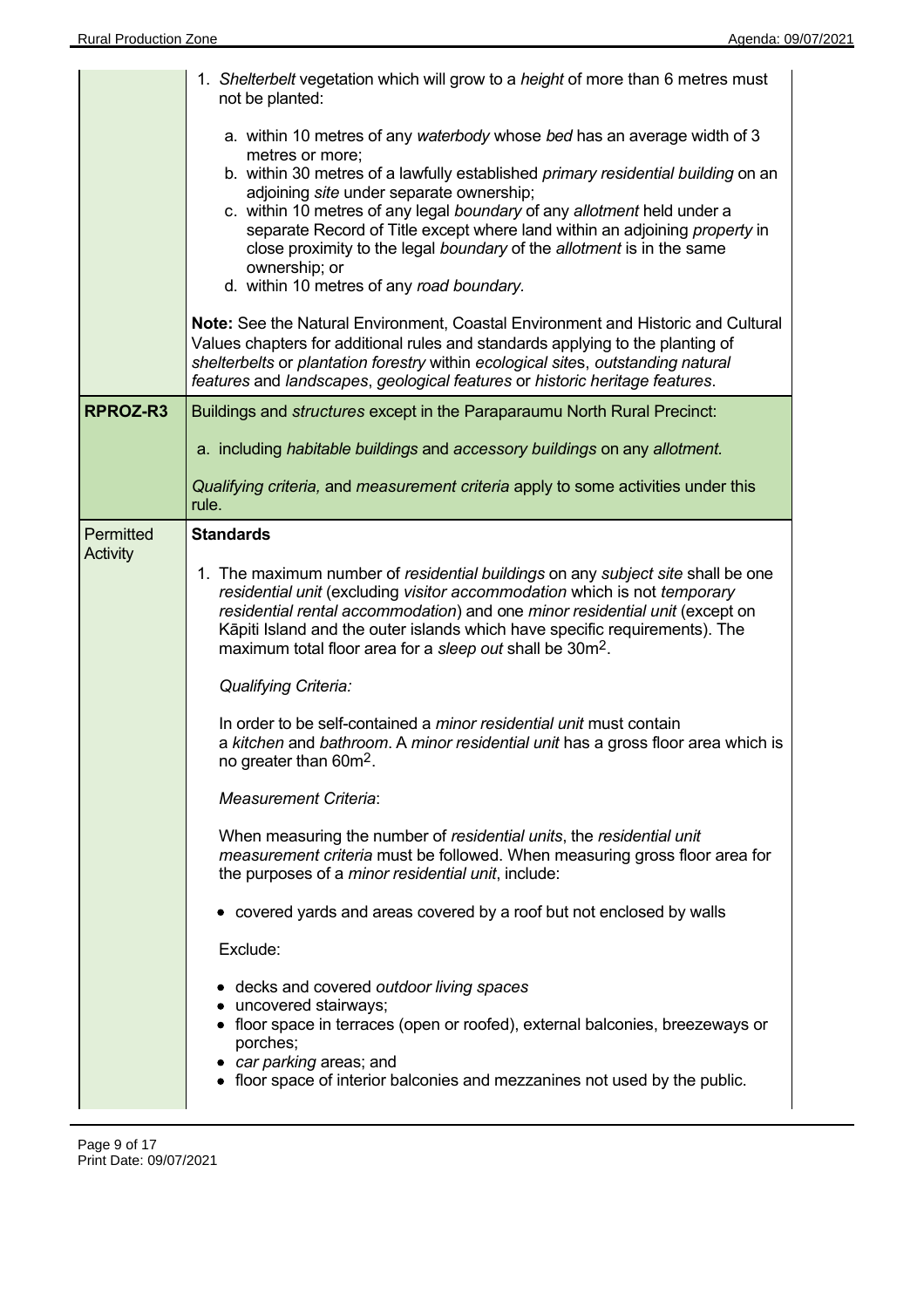| 2. The maximum height from original ground level of any:                                                                                                                                                                                                                                                                                                                                                                   |
|----------------------------------------------------------------------------------------------------------------------------------------------------------------------------------------------------------------------------------------------------------------------------------------------------------------------------------------------------------------------------------------------------------------------------|
| a. accessory farm building or structure (excluding minor buildings) shall be 10<br>metres                                                                                                                                                                                                                                                                                                                                  |
| b. habitable building shall be 8 metres<br>c. building on Kāpiti Island where the maximum height shall be 8 metres.                                                                                                                                                                                                                                                                                                        |
| 3. No buildings or structures (excluding minor buildings) within 500 metres of the<br>inland edge of a beach shall be visible from the beach when measured from 1.5<br>metres vertically above ground level at a point 20 metres seaward from the<br>seaward toe of the foredune.                                                                                                                                          |
| 4. No sensitive activities shall be located within 300 metres of a building or<br>enclosure containing a lawfully established <i>intensive farming activity</i> , or within<br>300 metres of a lawfully established extractive industry.<br>5. The minimum yard requirements for any subject site shall be:                                                                                                                |
| a. front yard                                                                                                                                                                                                                                                                                                                                                                                                              |
| i. all buildings and structures (excluding minor buildings) must be set<br>back at least 10 metres from a road boundary; and<br>ii. intrusions of eaves up to 0.6 metres are excluded.                                                                                                                                                                                                                                     |
| b. side and rear yards                                                                                                                                                                                                                                                                                                                                                                                                     |
| i. all buildings and structures (excluding minor buildings and intensive<br>farming buildings) must be set back at least 5 metres from a side or<br>rear yard boundary; and                                                                                                                                                                                                                                                |
| c. intrusions of eaves up to 0.6 metres are excluded.                                                                                                                                                                                                                                                                                                                                                                      |
| Note: For intensive farming standards refer to the Restricted Discretionary<br>Activity Standards.                                                                                                                                                                                                                                                                                                                         |
| 6. All parts of buildings and structures (excluding minor buildings) must fit within a<br>height in relation to boundary envelope which is made up of recession planes<br>which commence at a point 2.1 metres above the original ground level at the<br>site boundary and inclines inwards at an angle of 45 degrees. (refer to definition<br>of height in relation to boundary and diagrams in the Definitions chapter). |
| <b>Measurement Criteria:</b>                                                                                                                                                                                                                                                                                                                                                                                               |
| • The height in relation to boundary envelope must be measured from a point<br>above the original ground level at the boundary (including restrictive covenant<br>areas of cross lease properties).<br>Residential chimneys, electricity transmission towers, masts, radio,                                                                                                                                                |
| television and telecommunication antenna and aerials are excluded from the<br>height in relation to boundary<br>• Where there is a right-of-way or an access strip/leg adjoining the allotment<br>boundary, the height in relation to boundary envelope shall be measured from<br>a point 2.1 metres above a point midway across the right-of-way or access<br>strip/leg.                                                  |
| Garages located in the side or rear yard up to 7 metres in length and not<br>more than 2.4 metres in height (as determined by the height measurement<br>criteria) may infringe the height in relation to boundary envelope.                                                                                                                                                                                                |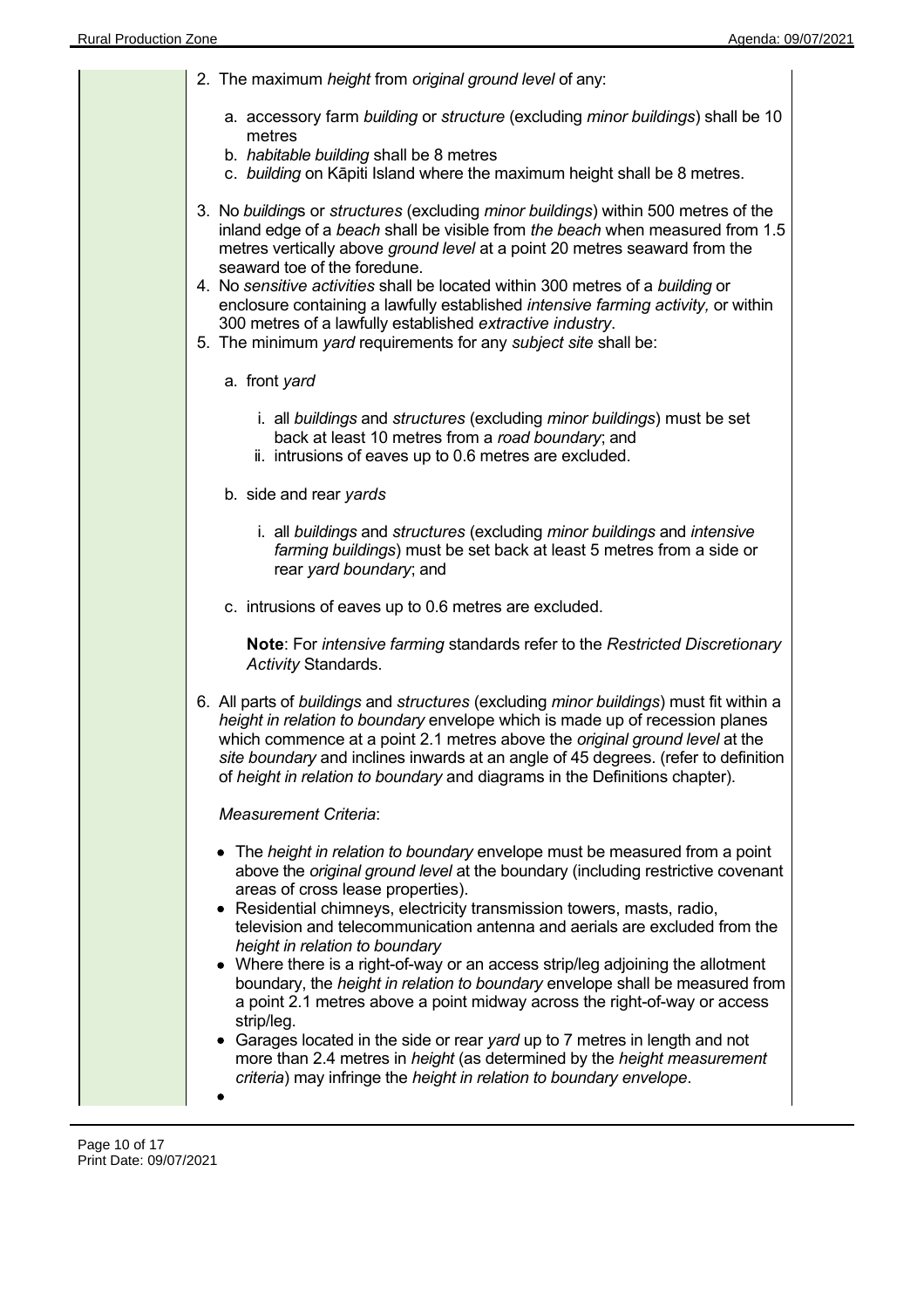| <b>RECESSION PLANE</b>                                                                                                                                                                                                                                                                                                                                                                                                                                                                                                                                                                                                                                                                                                                                                                                                                                                                                                                                                               |                                                                                                                                           |
|--------------------------------------------------------------------------------------------------------------------------------------------------------------------------------------------------------------------------------------------------------------------------------------------------------------------------------------------------------------------------------------------------------------------------------------------------------------------------------------------------------------------------------------------------------------------------------------------------------------------------------------------------------------------------------------------------------------------------------------------------------------------------------------------------------------------------------------------------------------------------------------------------------------------------------------------------------------------------------------|-------------------------------------------------------------------------------------------------------------------------------------------|
| <b>MAXIMUM HEIGHT</b><br>NOTE:Gable end roofs<br>may penetrate plane by 1/3 of X<br>8.00m<br>8.00m<br>$\mathbf{R}^{\star}$<br>2.10m<br>site boundary<br>site boundary<br>site boundary                                                                                                                                                                                                                                                                                                                                                                                                                                                                                                                                                                                                                                                                                                                                                                                               | 2.10m                                                                                                                                     |
| <b>Note:</b> Any solar panel erected on, or anchored to, a <i>building</i> is exempt from the<br>standard above where it does not breach the maximum permitted height in<br>relation to boundary envelope by more than 1 metre (measured vertically) (see<br>ENGY-R2).                                                                                                                                                                                                                                                                                                                                                                                                                                                                                                                                                                                                                                                                                                               |                                                                                                                                           |
| Farm tracks on private land for permitted farming activities.                                                                                                                                                                                                                                                                                                                                                                                                                                                                                                                                                                                                                                                                                                                                                                                                                                                                                                                        |                                                                                                                                           |
| <b>Standards</b><br>1. Farm tracks must not exceed 6 metres in width and must be ancillary to<br>permitted farming activities on the subject site.<br>Note: See the Earthworks, Coastal Environment, Natural Hazards, and<br>Historical and Cultural Values chapters for further rules and standards for<br>earthworks, including farm tracks, within ecological sites, outstanding natural<br>features and landscapes, geological features, historic heritage features, flood                                                                                                                                                                                                                                                                                                                                                                                                                                                                                                       |                                                                                                                                           |
| that must be complied with.                                                                                                                                                                                                                                                                                                                                                                                                                                                                                                                                                                                                                                                                                                                                                                                                                                                                                                                                                          |                                                                                                                                           |
| Home businesses and home craft occupations in all Rural Zones.                                                                                                                                                                                                                                                                                                                                                                                                                                                                                                                                                                                                                                                                                                                                                                                                                                                                                                                       |                                                                                                                                           |
| <b>Standards</b><br>1. All permitted activity standards for buildings, traffic generation and<br>environmental nuisances must be complied with.<br>2. The floor area used (whether temporary or permanent) shall not exceed 40m <sup>2</sup> .<br>3. No more than one non-resident person shall be employed.<br>4. No deliveries shall be made to the <i>subject site</i> between the hours of 7pm and<br>7am.<br>5. Retail activities:<br>a. must be an ancillary activity to the primary home business;<br>b. no goods on display shall be visible from outside the buildings; and<br>c. total floor area used for retailing (whether temporary or permanent) must<br>not exceed 10m <sup>2</sup> (this is to be included within the maximum floor area used<br>set out in Standard 2).<br><b>Qualifying Criteria:</b><br>Home businesses and home craft occupations are performed entirely within a<br>residential building or accessory building. Home businesses and home craft |                                                                                                                                           |
|                                                                                                                                                                                                                                                                                                                                                                                                                                                                                                                                                                                                                                                                                                                                                                                                                                                                                                                                                                                      | hazard categories and areas of outstanding or areas of high natural character<br>Qualifying criteria apply to activities under this rule. |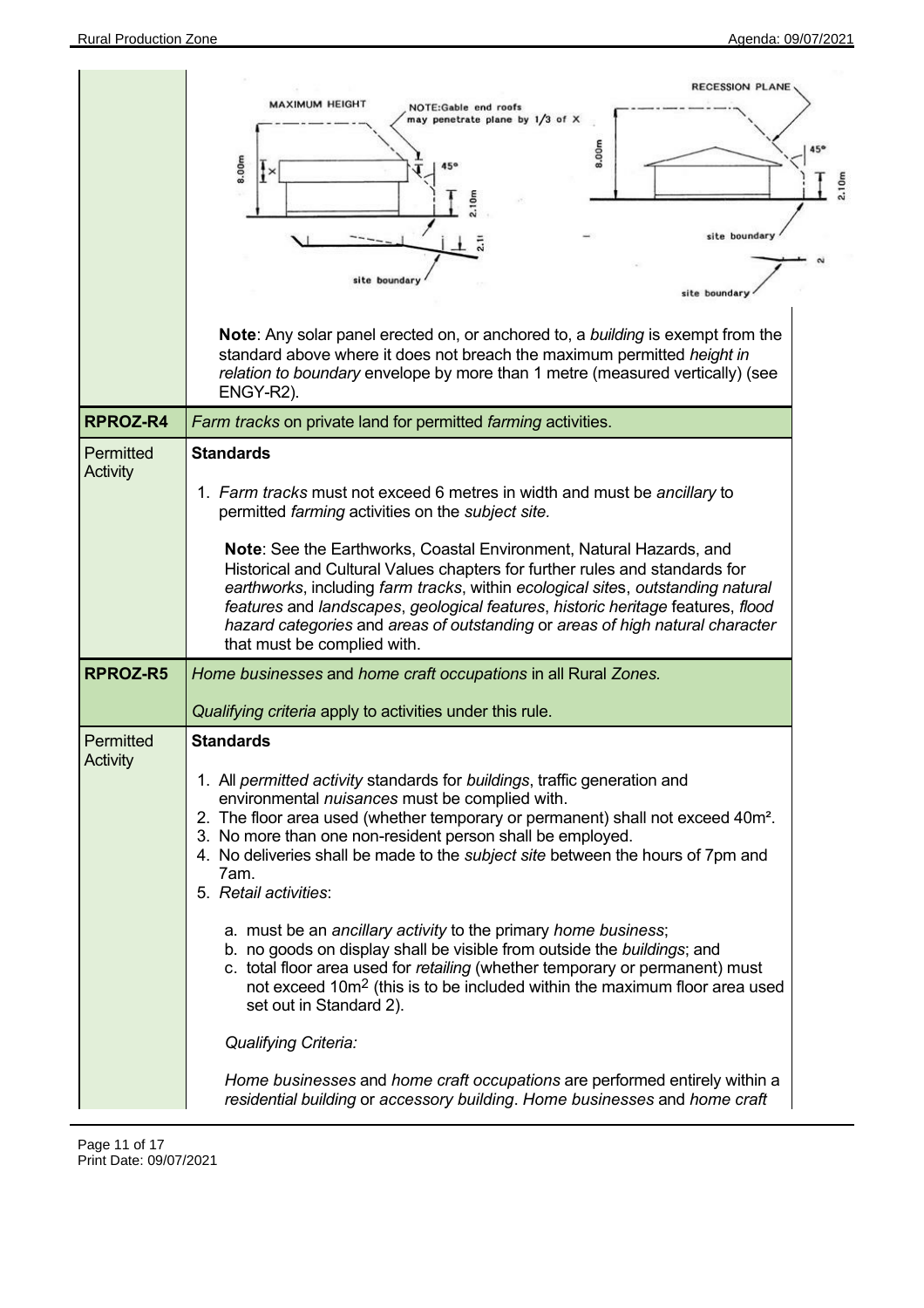|                              | occupations shall not include any activity involving any panel beating, spray<br>painting, motor vehicle repairs, fibre glassing, heavy trade vehicles, sheet<br>metal work, wrecking of motor vehicles, bottle or scrap metal storage, rubbish<br>collection service (except that empty, clean drums may be stored in a suitably<br>screened area), wrought iron work or manufacture, motor body building, fish<br>processing, breeding or boarding of dogs or cats, visitor accommodation or<br>any process which involves repetitive use of power tools, drills or hammering<br>or any business activity, trade, craft or profession which creates a nuisance<br>effect at or beyond the boundary of the property on which the activity is<br>occurring, and does not include temporary residential rental accommodation.                                                                                                                                                                                                                                                                                                                                                                                                                                                               |  |  |
|------------------------------|--------------------------------------------------------------------------------------------------------------------------------------------------------------------------------------------------------------------------------------------------------------------------------------------------------------------------------------------------------------------------------------------------------------------------------------------------------------------------------------------------------------------------------------------------------------------------------------------------------------------------------------------------------------------------------------------------------------------------------------------------------------------------------------------------------------------------------------------------------------------------------------------------------------------------------------------------------------------------------------------------------------------------------------------------------------------------------------------------------------------------------------------------------------------------------------------------------------------------------------------------------------------------------------------|--|--|
| RPROZ-R6                     | Papakāinga housing.                                                                                                                                                                                                                                                                                                                                                                                                                                                                                                                                                                                                                                                                                                                                                                                                                                                                                                                                                                                                                                                                                                                                                                                                                                                                        |  |  |
|                              | Qualifying criteria apply to activities under this rule.                                                                                                                                                                                                                                                                                                                                                                                                                                                                                                                                                                                                                                                                                                                                                                                                                                                                                                                                                                                                                                                                                                                                                                                                                                   |  |  |
| Permitted<br><b>Activity</b> | <b>Standards</b><br>1. On Māori land which is subdivided/partitioned/leased before November 2012:<br>a. a maximum of 10 papakāinga units are permitted on any subject site;<br>b. a minimum land area of 2000m <sup>2</sup> must be provided for each papakainga<br>unit;<br>c. each papakāinga unit to have an outdoor living space for its own individual<br>use. The outdoor living space must adjoin the living room and be located to<br>either the North, East or West of the papakainga unit it serves and must be<br>a minimum of 40m <sup>2</sup> , with a minimum width of 5.5 metres for the exclusive<br>use of each papakainga unit; and<br>d. a maximum of one communal habitable building with a maximum total floor<br>area not exceeding 200m <sup>2</sup> for group activities which do not include retail,<br>commercial, industrial or service activities may be erected on each subject<br>site.<br><b>Qualifying Criteria:</b><br>Outdoor Living Space may be covered but may not be enclosed. An<br>Outdoor Living Space does not include vehicle parking areas, driveways,<br>service and delivery areas, rubbish bin storage, areas for rainwater tanks,<br>effluent drainage areas and other utility areas or group residential building<br>communal open space. |  |  |
| RPROZ-R7                     | Relocation of any building (excluding minor buildings).                                                                                                                                                                                                                                                                                                                                                                                                                                                                                                                                                                                                                                                                                                                                                                                                                                                                                                                                                                                                                                                                                                                                                                                                                                    |  |  |
| Permitted                    | <b>Standards</b>                                                                                                                                                                                                                                                                                                                                                                                                                                                                                                                                                                                                                                                                                                                                                                                                                                                                                                                                                                                                                                                                                                                                                                                                                                                                           |  |  |
| <b>Activity</b>              | 1. Any relocated building must be able to comply with the permitted activity<br>standards for buildings set out under RPROZ-R3.<br>Note 1: attention is drawn to the provisions of the Historic Heritage chapter in<br>which additional controls apply to the relocation of listed historic heritage<br>buildings.<br>Note 2: attention is also drawn to the Building Code requirements (under the<br>Building Act 2004) that are relevant to all building works, including the removal<br>and relocation of buildings. These requirements relate to a range of matters<br>including for example: stability (which includes building and land stability,<br>durability of materials and components); fire safety; access; moisture (which<br>includes weather-tightness, surface water and drainage systems); safety of                                                                                                                                                                                                                                                                                                                                                                                                                                                                    |  |  |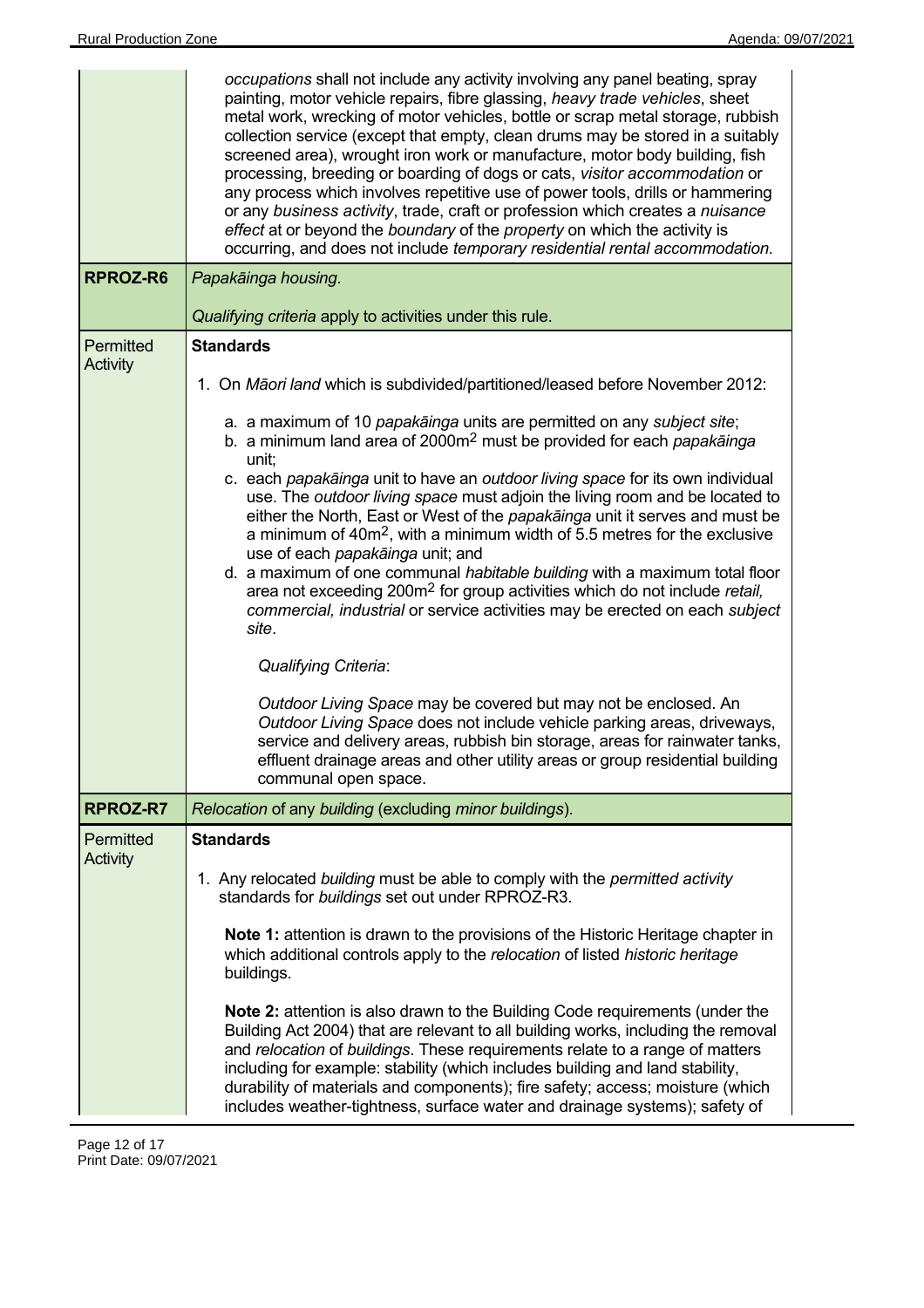|                                      | ventilation, piped services and plumbing/drainage systems); and energy<br>a building consent is required in respect of that building work.                                                                                                                                                                                                                                                                                                                                                                                                                                                                                                                                                                                                                                                                                                                                                                                                                                                                                                              | users; services and facilities (which includes airborne and sound impact,<br>efficiency. Under Section 17 Building Act (2004), all building work must comply<br>with the building code to the extent required by the Building Act, whether or not                                                    |  |  |
|--------------------------------------|---------------------------------------------------------------------------------------------------------------------------------------------------------------------------------------------------------------------------------------------------------------------------------------------------------------------------------------------------------------------------------------------------------------------------------------------------------------------------------------------------------------------------------------------------------------------------------------------------------------------------------------------------------------------------------------------------------------------------------------------------------------------------------------------------------------------------------------------------------------------------------------------------------------------------------------------------------------------------------------------------------------------------------------------------------|------------------------------------------------------------------------------------------------------------------------------------------------------------------------------------------------------------------------------------------------------------------------------------------------------|--|--|
| RPROZ-R8                             | Paraparaumu North Rural Precinct buildings and structures (excluding minor<br>buildings).                                                                                                                                                                                                                                                                                                                                                                                                                                                                                                                                                                                                                                                                                                                                                                                                                                                                                                                                                               |                                                                                                                                                                                                                                                                                                      |  |  |
|                                      | Qualifying criteria, height measurement criteria, and measurement criteria apply to<br>some activities under this rule.                                                                                                                                                                                                                                                                                                                                                                                                                                                                                                                                                                                                                                                                                                                                                                                                                                                                                                                                 |                                                                                                                                                                                                                                                                                                      |  |  |
| <b>Controlled</b><br><b>Activity</b> | <b>Standards</b>                                                                                                                                                                                                                                                                                                                                                                                                                                                                                                                                                                                                                                                                                                                                                                                                                                                                                                                                                                                                                                        | <b>Matters of Control</b>                                                                                                                                                                                                                                                                            |  |  |
|                                      | 1. All buildings and structures in the<br>Paraparaumu North Rural Precinct<br>must:<br>a. have a maximum height of 10<br>metres for accessory<br>buildings and structures and 8<br>metres for habitable<br>buildings (as determined by<br>the height measurement<br>criteria);<br>b. have a maximum<br>building coverage of 30%<br><b>Measurement Criteria:</b><br>The following is excluded in the<br>building coverage calculation:<br>■ any section of any buildings<br>that extends out beyond the<br>ground floor level limits of the<br>building and overhangs the<br>around.<br>• The footprint of any <i>minor</i><br><b>Building</b><br>The following is included in the<br>building coverage calculations:<br>• any part of the site subject to<br>a designation that may be<br>taken or acquired under the<br>Public Works Act 1981.<br>c. be screened from State<br>Highway One and Otaihanga<br>Road by evergreen planting<br>capable of growing to a height of<br>3 metres and not exceeding a<br>height of 10 metres at maturity;<br>and | 1. Design and location of<br>buildings and structures (excluding minor<br>buildings).<br>2. Visibility of<br>buildings and structures (excluding minor<br>buildings).<br>3. Adequacy of screening.<br>4. Permeability of fencing.<br>5. Traffic safety and access.<br>6. Visual and amenity effects. |  |  |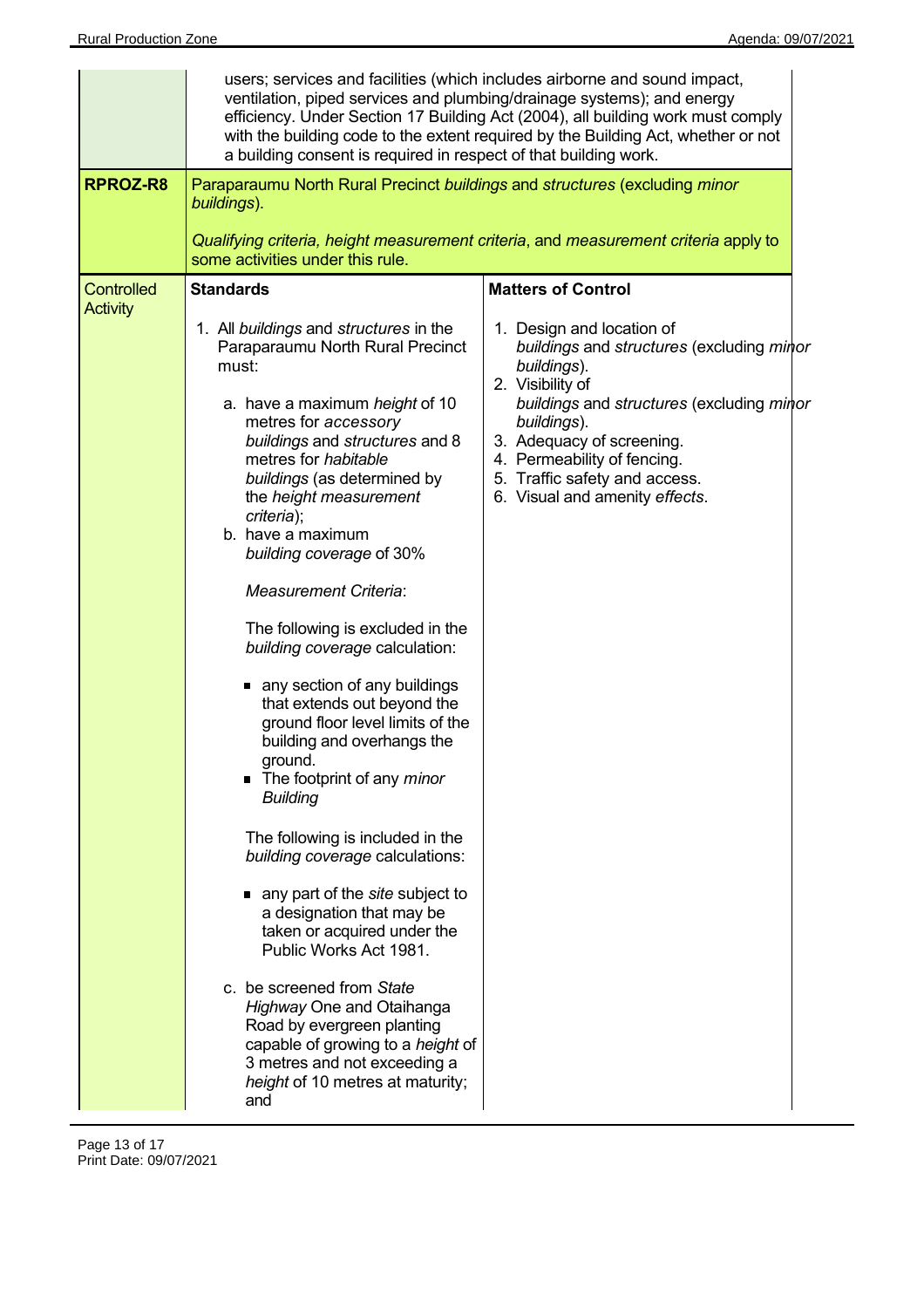|          | d. be located a minimum of 15<br>metres from State Highway One<br>and a minimum of 5 metres<br>from the precinct area boundary.<br>2. A maximum of one residential unit,<br>as measured by the residential unit<br>measurement                                               |  |
|----------|------------------------------------------------------------------------------------------------------------------------------------------------------------------------------------------------------------------------------------------------------------------------------|--|
|          | criteria (excluding visitor<br>accommodation which is<br>not temporary residential rental<br>accommodation) and one minor<br>residential unit shall be erected on<br>any site.                                                                                               |  |
|          | <b>Qualifying Criteria:</b>                                                                                                                                                                                                                                                  |  |
|          | In order to be self-contained a <i>minor</i><br>residential unit must contain<br>a kitchen and bathroom. A minor<br>residential unit has a gross floor<br>area which is no greater than 60m <sup>2</sup> .                                                                   |  |
|          | <b>Measurement Criteria:</b>                                                                                                                                                                                                                                                 |  |
|          | When measuring the number of<br>residential units, the residential unit<br>measurement criteria must be<br>followed. When measuring gross<br>floor area for the purposes of a<br>minor residential unit, include:                                                            |  |
|          | • covered yards and areas covered<br>by a roof but not enclosed by<br>walls                                                                                                                                                                                                  |  |
|          | Exclude:                                                                                                                                                                                                                                                                     |  |
|          | decks and covered outdoor living<br>spaces<br>uncovered stairways;<br>floor space in terraces (open or<br>roofed), external balconies,<br>breezeways or porches;<br>car parking areas; and<br>floor space of interior balconies<br>and mezzanines not used by the<br>public. |  |
|          | 3. Security fencing must be visually<br>permeable (i.e. at least 50% see-<br>through e.g. chain-link).                                                                                                                                                                       |  |
| RPROZ-R9 | Any activity listed as a permitted or controlled activity which does not comply with<br>one or more of the associated standards (unless otherwise stated).                                                                                                                   |  |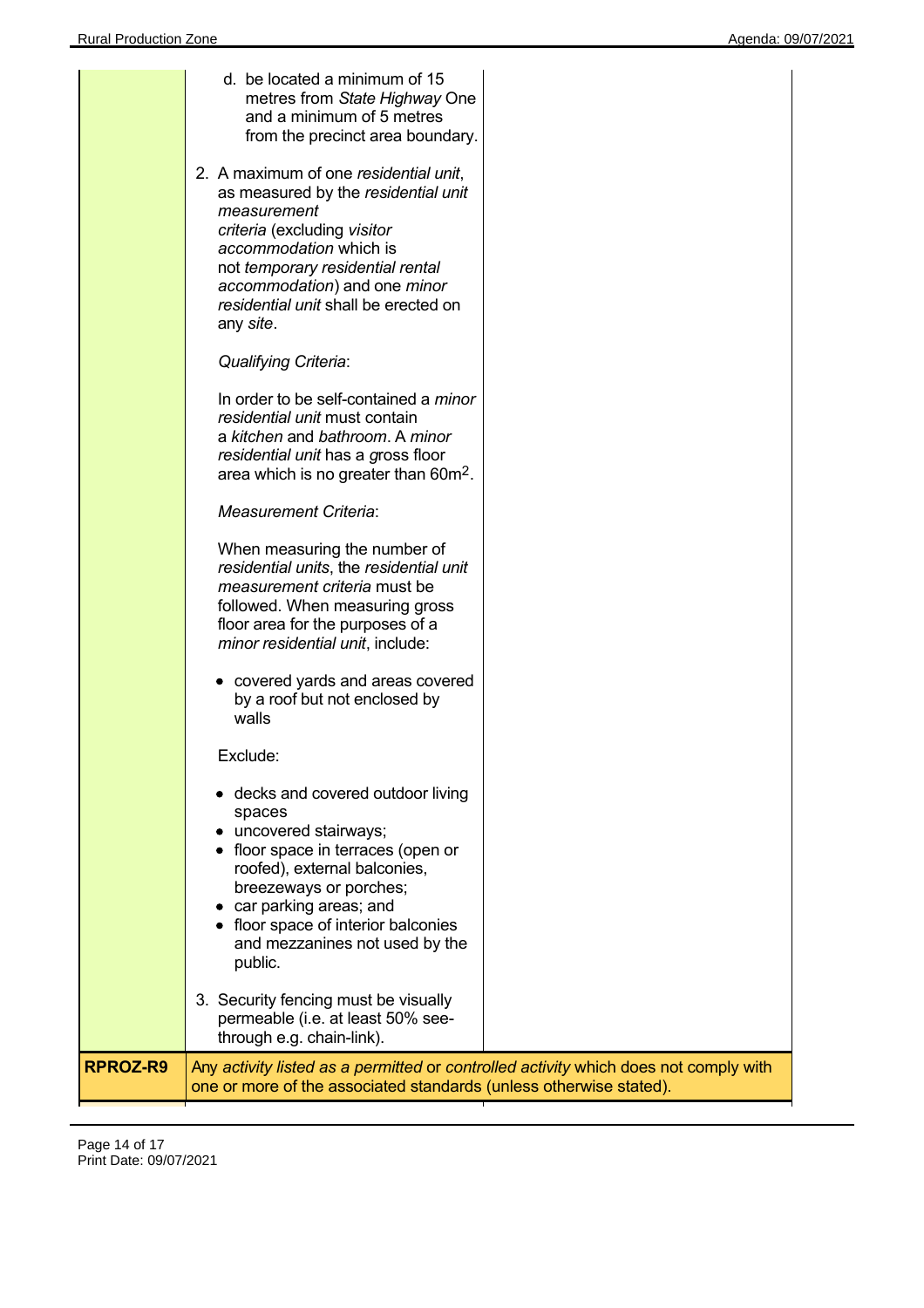| <b>Restricted</b>                                            | <b>Standards</b>                                                                                                                                                                                                                                                                                                                                                                                                                                                                                                                                                                                                                                                                                                                                                                                                                                                                                                        | <b>Matters of Discretion</b>                                                                                                                                                                                                                                                                                     |
|--------------------------------------------------------------|-------------------------------------------------------------------------------------------------------------------------------------------------------------------------------------------------------------------------------------------------------------------------------------------------------------------------------------------------------------------------------------------------------------------------------------------------------------------------------------------------------------------------------------------------------------------------------------------------------------------------------------------------------------------------------------------------------------------------------------------------------------------------------------------------------------------------------------------------------------------------------------------------------------------------|------------------------------------------------------------------------------------------------------------------------------------------------------------------------------------------------------------------------------------------------------------------------------------------------------------------|
| <b>Discretionary</b><br><b>Activity</b>                      |                                                                                                                                                                                                                                                                                                                                                                                                                                                                                                                                                                                                                                                                                                                                                                                                                                                                                                                         | 1. Consideration of the effects of the<br>standard not met.<br>2. Measures to avoid, remedy or<br>mitigate adverse effects.                                                                                                                                                                                      |
|                                                              |                                                                                                                                                                                                                                                                                                                                                                                                                                                                                                                                                                                                                                                                                                                                                                                                                                                                                                                         | 3. Cumulative effects.                                                                                                                                                                                                                                                                                           |
| RPROZ-R10                                                    | Intensive farming except in the Water Collection Areas.                                                                                                                                                                                                                                                                                                                                                                                                                                                                                                                                                                                                                                                                                                                                                                                                                                                                 |                                                                                                                                                                                                                                                                                                                  |
| <b>Restricted</b><br><b>Discretionary</b><br><b>Activity</b> | <b>Standards</b><br>1. Activities must be located at least:<br>a. 300 metres from the <i>property</i><br>boundary of any sensitive<br>activity; and<br>b. 20 metres from any road<br>boundary.<br>2. No spray residue, odour or <i>dust</i><br>associated with the intensive<br>farming activities shall be offensive<br>or objectionable at the boundary<br>with any adjacent sites.<br>3. Buildings and structures must be<br>designed and located to screen the<br>facility from public roads and<br>dwellings on adjacent subject sites.<br>4. Subject sites must have adequate<br>effluent disposal systems to dispose<br>of animal wastes from intensive<br>farming.<br>Note: Any discharge to land, air or<br>waterbodies may require a<br>resource consent from the<br>Wellington Regional Council.<br>Applicants should contact the<br>Regional Council to confirm<br>whether or not a consent is<br>required. | <b>Matters of discretion</b><br>1. Noise effects.<br>2. Transport effects.<br>3. Nuisance effects.<br>4. Bulk and location of<br>buildings (excluding minor buildings).<br>5. Cumulative effects.<br>6. Visual, character and amenity effects.<br>7. Effects on natural character in the<br>coastal environment. |
| RPROZ-R11                                                    | Guidelines set out in Natural Environment Appendix 1                                                                                                                                                                                                                                                                                                                                                                                                                                                                                                                                                                                                                                                                                                                                                                                                                                                                    | Development which is undertaken in accordance with the Development Incentives                                                                                                                                                                                                                                    |
| <b>Restricted</b><br><b>Discretionary</b><br><b>Activity</b> | <b>Standards</b><br>1. The amount of development<br>proposed must not exceed or<br>proceed earlier than the stipulations<br>in the guideline.                                                                                                                                                                                                                                                                                                                                                                                                                                                                                                                                                                                                                                                                                                                                                                           | <b>Matters of Discretion</b><br>1. The scale of biodiversity and energy<br>benefits created by the proposal.<br>2. Layout, size, design and location of<br>proposed building and structures.<br>3. Visual, character and amenity effects.                                                                        |
|                                                              | <b>Note:</b> For subdivision which is<br>undertaken in accordance with the<br>Development Incentives Guidelines,<br>see SUB-RUR-R53.                                                                                                                                                                                                                                                                                                                                                                                                                                                                                                                                                                                                                                                                                                                                                                                    | 4. Ecological or biodiversity effects.<br>5. Traffic effects.<br>6. Proposed mitigation, remediation or<br>ongoing management measures.                                                                                                                                                                          |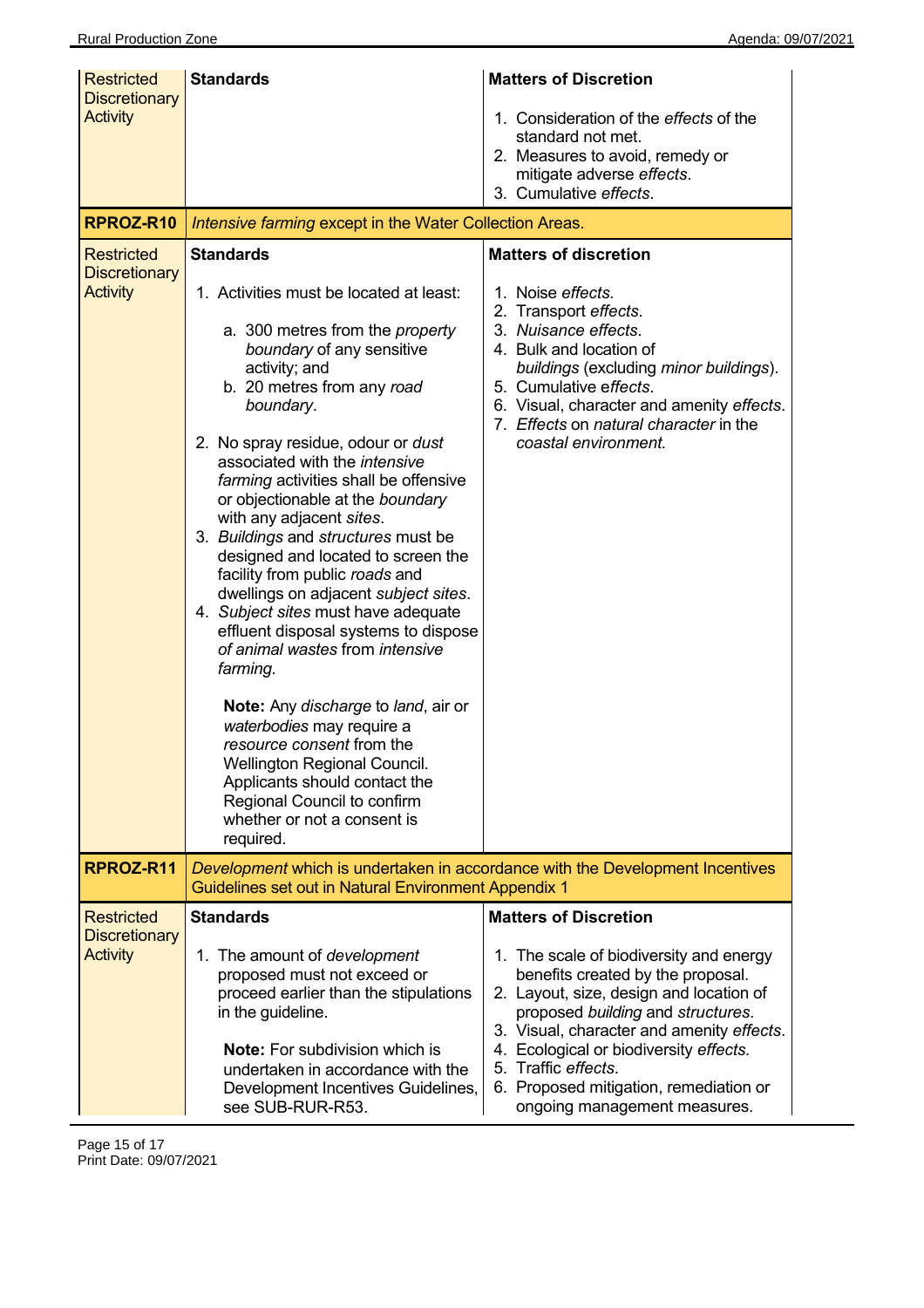|           | 7. Effect on natural character values.<br>8. Cumulative effects.<br>9. The degree of compliance with the<br>Kāpiti Coast District Council<br><b>Subdivision and Development</b><br>Principles and Requirements 2012.<br>10. The imposition of <i>financial</i><br>contributions in accordance with the<br>Financial Contributions chapter.<br>11. Vehicle access points onto legal road<br>including the State Highway Network<br>and any effects on the transport<br>network.<br>12. The location of any building area<br>relative to natural hazards, historic<br>heritage features, outstanding natural<br>features and landscapes, ecological<br>sites, geological features.<br>13. The provision of walking, cycle<br>pathways and bridleways. |
|-----------|-----------------------------------------------------------------------------------------------------------------------------------------------------------------------------------------------------------------------------------------------------------------------------------------------------------------------------------------------------------------------------------------------------------------------------------------------------------------------------------------------------------------------------------------------------------------------------------------------------------------------------------------------------------------------------------------------------------------------------------------------------|
| RPROZ-R12 | Any activity listed as a restricted discretionary activity in this chapter that does not<br>comply with one or more of the associated standards.                                                                                                                                                                                                                                                                                                                                                                                                                                                                                                                                                                                                    |

| <b>Discretionary</b><br>Activity |                                                                                                                                                                                                                                                                                                |
|----------------------------------|------------------------------------------------------------------------------------------------------------------------------------------------------------------------------------------------------------------------------------------------------------------------------------------------|
| RPROZ-R13                        | New roadside stalls/retail outlets fronting State Highway 1 or roads where traffic<br>volumes exceed 10,000 vpd.                                                                                                                                                                               |
| Non-<br>Complying<br>Activity    |                                                                                                                                                                                                                                                                                                |
| RPROZ-R14                        | Intensive farming in the Water Collection Areas - (Waitohu, Waikanae and Smith's<br>Creek) as shown on the District Plan Maps.                                                                                                                                                                 |
| Non-<br>Complying<br>Activity    |                                                                                                                                                                                                                                                                                                |
| RPROZ-R15                        | Commercial helicopter operations.                                                                                                                                                                                                                                                              |
| Non-<br>Complying<br>Activity    |                                                                                                                                                                                                                                                                                                |
| RPROZ-R16                        | Second or subsequent residential units (excluding visitor accommodation which is<br>not temporary residential rental accommodation) on any allotment.<br><b>Measurement Criteria</b><br>The number of residential units must be determined using the residential unit<br>measurement criteria. |
| Non-<br>Complying<br>Activity    |                                                                                                                                                                                                                                                                                                |

Page 16 of 17 Print Date: 09/07/2021